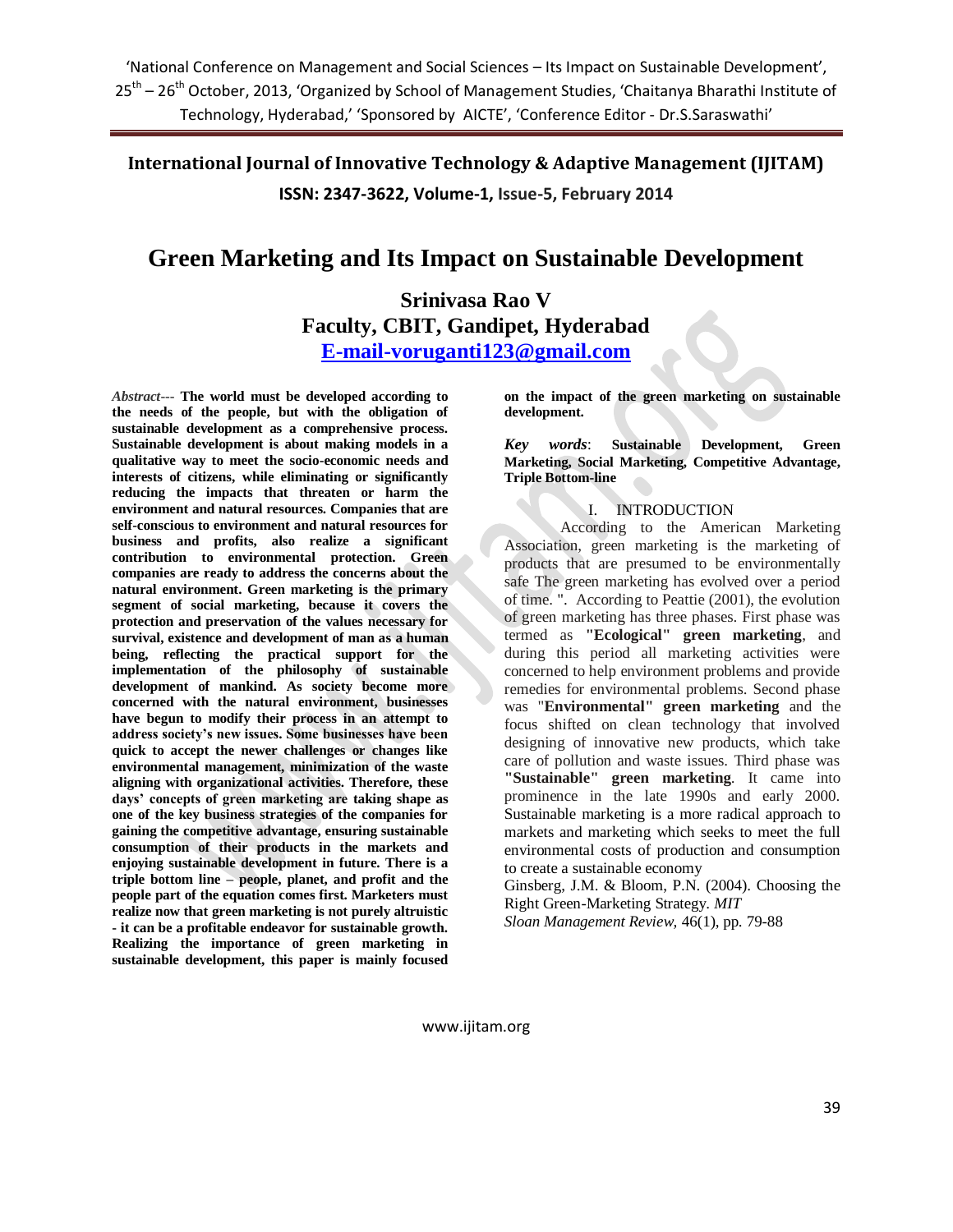'National Conference on Management and Social Sciences – Its Impact on Sustainable Development', 25<sup>th</sup> – 26<sup>th</sup> October, 2013, 'Organized by School of Management Studies, 'Chaitanya Bharathi Institute of Technology, Hyderabad,' 'Sponsored by AICTE', 'Conference Editor - Dr.S.Saraswathi'

# **International Journal of Innovative Technology & Adaptive Management (IJITAM) ISSN: 2347-3622, Volume-1, Issue-5, February 2014**

"Green Marketing" refers to holistic marketing concept wherein the production, marketing consumption an disposal of products and services happen in a manner that is less detrimental to the environment with growing awareness about the implications of global warming, non-biodegradable solid waste, harmful impact of pollutants etc., both marketers and consumers are becoming increasingly sensitive to the need for switch in to green products and services. While the shift to "green" may appear to be expensive in the short term, it will definitely prove to be indispensable and advantageous, cost-wise too, in the long run. Pride and Ferrell (1993) Green marketing, also alternatively known as environmental marketing and sustainable marketing, refers to an organization's efforts at designing, promoting, pricing and distributing products that will not harm the environment.

Consumer's perception/attitude/behavior/awareness change from time to time. The outcome of this paper help the companies to understand the consumer perception/attitude towards green marketing and sustainable development and prepare the suitable strategies to satisfy consumer needs, increase customer loyalty, to enjoy competitive advantage, high market share, sustainable development.

Green marketing includes a wider range of organizational activities, such as; product modification, changes to the production process, packaging changes m and delivery changes, and more ( Polonsky,2007). In their attempt to define green marketing, researches and practitioners have addressed several terms relate with this concept, Praskash (2002), pointed out that he employed the term green marketing in his survey '' to refer to the strategies to promote products by employing environmental claims either about their attributes or about the systems, policies and processes of the firms that manufacture or sell them'', while ( Posonsky,2007), has defined it as '' green or

environmental marketing consist of all activities designed to generate and facilitate any exchange intended to satisfy human need or wants, such that the satisfaction of these needs and wants occurs, with minimal detrimental impact on the natural environment .'' Other researchers have defined environmental marketing as '' the holistic management process responsible for identifying, anticipating and satisfying the requirement of customers and society, in a profitable and sustainable way'' (Karna et al, 2001).

## II. REVIEW OF LITERATURE

According to the authors like Ottaman, (1993) and Ken Peattie, (1993) conventional marketing is out and green marketing is in. In the developed countries, the surge of environmental consciousness that followed Earth Day in 1990 washed over the marketplace rapidly. In poll after poll, consumers claim they are willing to change their buying habits – and even pay more for products – to protect the environment (Pearce, 1990; Consumer Reports, 1991; Berger and Corbin, 1992; Coddington, 1993; Davis, 1993; McDougall, 1993; Ottoman, 1993). Manufacturers got the message that the Marketing Intelligence Service (Consumer Reports, 1991), which tracks new product introductions, reports that the percentage of new packaged products making some kind of green claim more than doubled between 1989 and 1990, rising from 4.5% to 11.4% of the total. During the same year, the number of green advertisements appearing on television and in major print outlets more than quadrupled, according to an audit by the advertising agency J. Walter Thompson (Consumer Reports, 1991).

Elkington (1994: 93) defines green consumer as one who avoids products that are likely to endanger the health of the consumer or others; cause significant damage to the environment during manufacture, use or disposal; consume a disproportionate amount of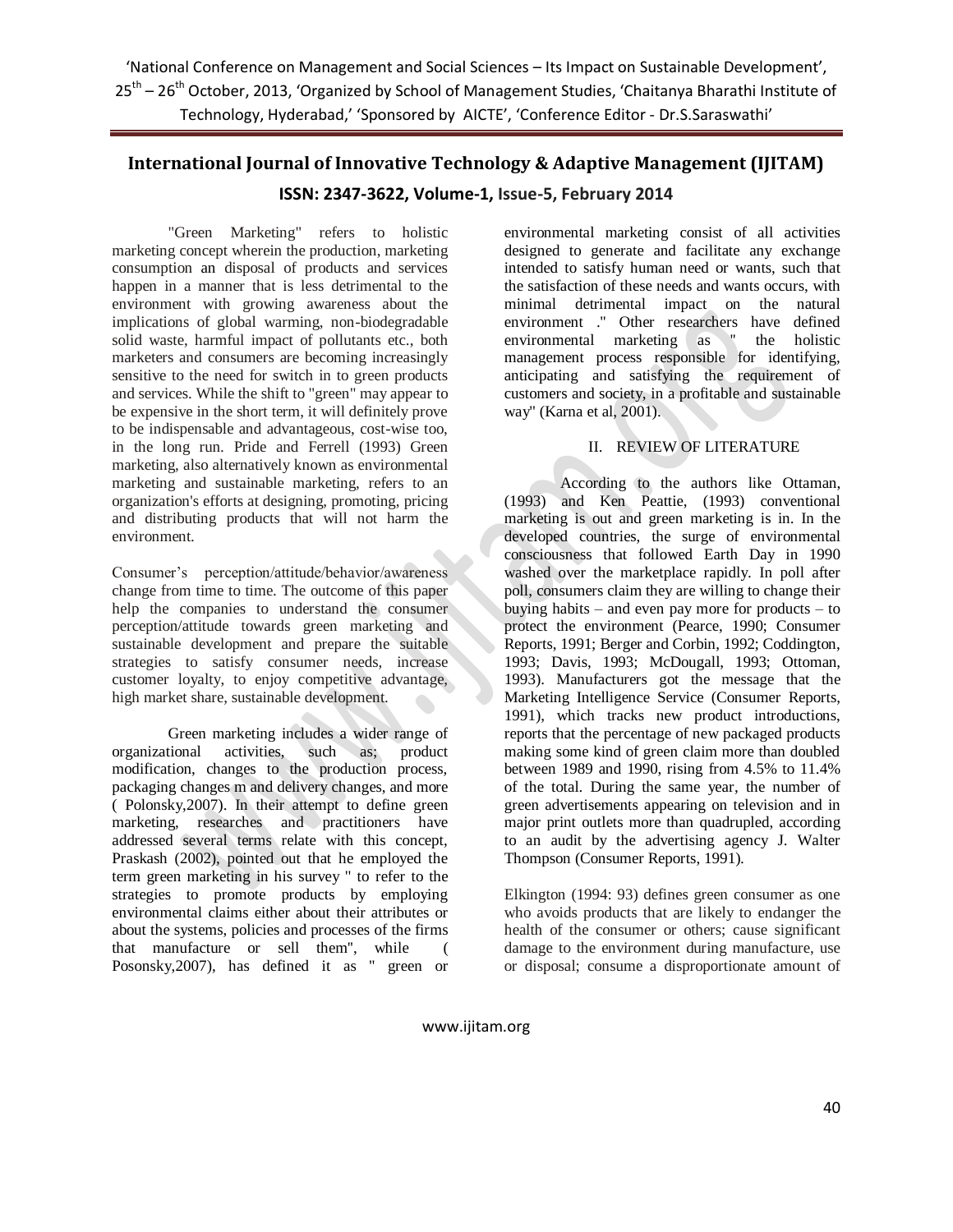'National Conference on Management and Social Sciences – Its Impact on Sustainable Development', 25<sup>th</sup> – 26<sup>th</sup> October, 2013, 'Organized by School of Management Studies, 'Chaitanya Bharathi Institute of Technology, Hyderabad,' 'Sponsored by AICTE', 'Conference Editor - Dr.S.Saraswathi'

# **International Journal of Innovative Technology & Adaptive Management (IJITAM) ISSN: 2347-3622, Volume-1, Issue-5, February 2014**

energy; cause unnecessary waste; use materials derived from threatened species or environments; involve unnecessary use of, or cruelty to animals; adversely affect other countries. According to the Joel makeover (a writer, speaker and strategist on clean technology and green marketing), green marketing faces a lot of challenges because of lack of standards and public consensus to what constitutes "Green".

#### III. RESEARCH METHODOLOGY

Researcher have used structured questionnaire and a five point balanced likert scale for measuring consumer attitude towards green marketing and green branding. Primary data was collected from respondents of Hyderabad city through a questionnaire designed for a sample of 100 respondents by using the survey method. Random sampling method was adopted by the researcher and selected the samples. The data collected from the respondents are coded, tabulated and analyzed into logical statements using mean and percentage analysis. Secondary data was collected from the available literature, journals and web search wherever necessary. The Questionnaire method was chosen for its versatility speed and cost benefits. Due to shortage of time the researcher has used only descriptive statistical tool- Mean and percentage to arrive at findings and conclusions.

The study has been carried out keeping in mind the following primary objectives:

- To know the consumers awareness of green marketing and its impact on sustainable development.
- To assess the attitude of consumers towards green branding and sustainable development.

## IV. DATA ANALYSIS AND INTERPRETATION

TABLE.1

### I have the awareness and understanding of sustainability issues.

| 5-Strongly Agree | 4-Agree | 3-Neither Agree nor<br>Disagree | 2. Disagree | $S$ trongly D<br>1sagree | Mean |
|------------------|---------|---------------------------------|-------------|--------------------------|------|
| 69%              | 22%     | 3%                              | 4%          | 2%                       | 4.52 |

Table 1 depicts that Respondents **Strongly Agree** about the awareness of and understanding of sustainability issues which can be inferred from the computed mean.

TABIE?

|                  | .<br>I consider sustainability to be one of the decision-making factors |            |            |
|------------------|-------------------------------------------------------------------------|------------|------------|
| 5-Strongly Agree | 4-Agree 3-Neither Agree nor                                             | 2.Disagree | $\perp$ 1. |
|                  |                                                                         |            |            |

| 5-Strongly Agree | $4-A$ gree | 3-Neither Agree nor | 2. Disagree | 1. Strongly D | Mean |
|------------------|------------|---------------------|-------------|---------------|------|
|                  |            | Disagree            |             | 1sagree       |      |
| 72%              | 18%        | 3%                  | 4%          | 3%            | 4.52 |

Table 2 depicts that Respondents **Strongly Agree** about sustainability is the most important factor in decision making which can be inferred from the computed mean.

#### TABLE.3

I believe in the concept of green marketing

| 5-Strongly Agree | 4-Agree | 3-Neither Agree nor | 2. Disagree | 1. Strongly D | Mean |
|------------------|---------|---------------------|-------------|---------------|------|
|                  |         | <b>Disagree</b>     |             | 1sagree       |      |
|                  |         |                     |             |               |      |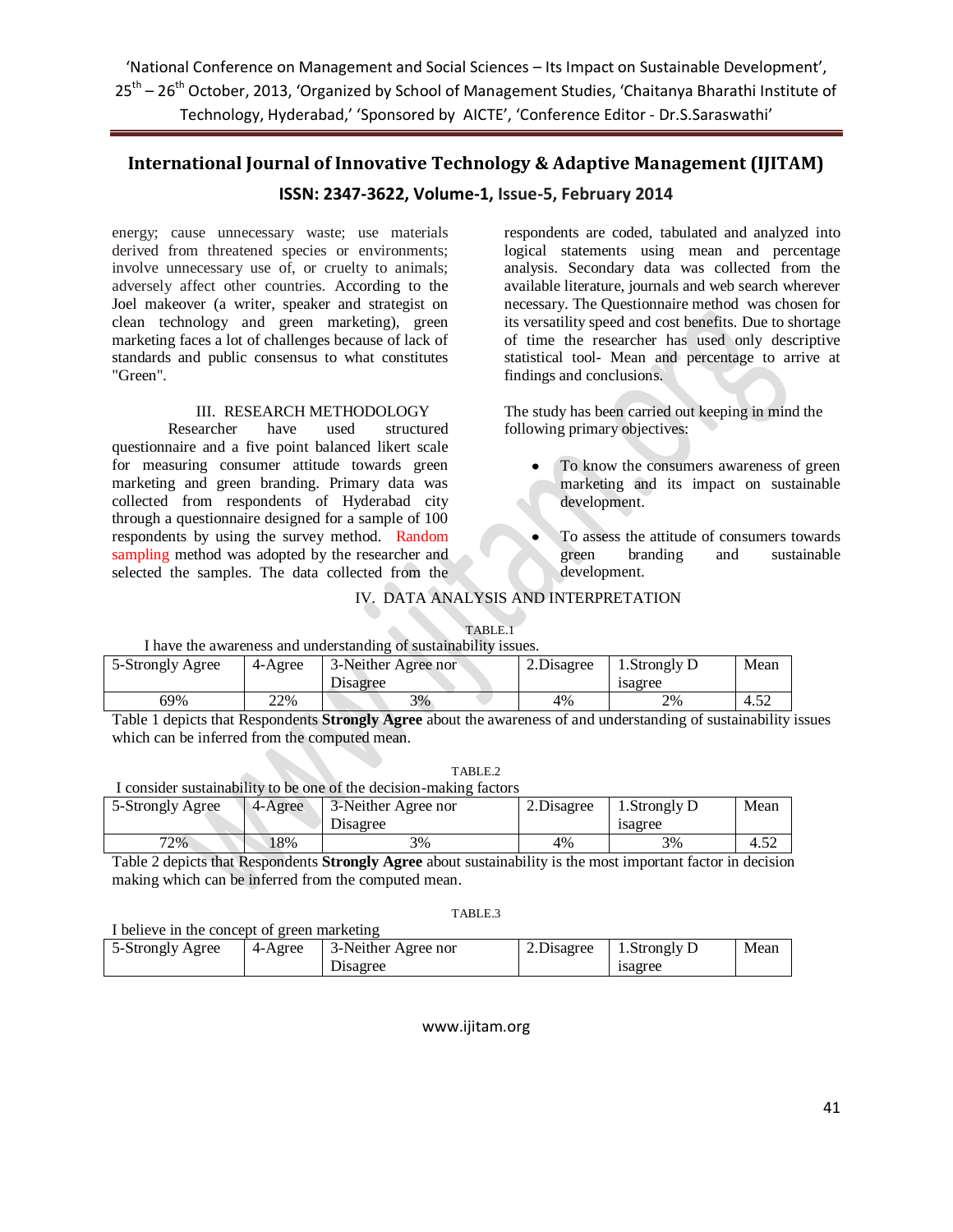| 47%                                                                                                                         | 35% | 6% | 10% | 6% | 4.19 |  |  |
|-----------------------------------------------------------------------------------------------------------------------------|-----|----|-----|----|------|--|--|
| Table 3 clearly depicts that Respondents said <b>agree</b> that they believe in the concept of green marketing. This can be |     |    |     |    |      |  |  |
|                                                                                                                             |     |    |     |    |      |  |  |

inferred from the computed mean.

TABLE.4

| I am aware of companies going green. |         |                     |             |               |      |  |  |
|--------------------------------------|---------|---------------------|-------------|---------------|------|--|--|
| 5-Strongly Agree                     | 4-Agree | 3-Neither Agree nor | 2. Disagree | 1. Strongly D | Mean |  |  |
|                                      |         | <b>Disagree</b>     |             | 1sagree       |      |  |  |
| 47%                                  | 31%     | 2%                  | 4%          | 6%            | 4.09 |  |  |

Table 4 depicts that Respondents **Agree** about the awareness of companies going green which can be inferred from the computed mean.

TABLE.5

# I support green marketing and sustainable development strategies

| 5-Strongly Agree | 4-Agree | 3-Neither Agree nor<br><b>Disagree</b> | 2. Disagree | 1. Strongly D<br>1sagree | Mean                               |
|------------------|---------|----------------------------------------|-------------|--------------------------|------------------------------------|
| 72%              | 20%     | 3%                                     | 3%          | 2%                       | $\overline{a}$<br>4.5 <sub>1</sub> |

Table 5 depicts that Respondents **strongly agree** that they support green marketing and sustainable development strategies.

#### TABLE.6

Green marketing and sustainable development are very much essential in the present society

| 5-Strongly Agree | 4-Agree | 3-Neither Agree nor<br>Disagree | 2.Disagree | 1. Strongly D<br>1sagree | Mean |
|------------------|---------|---------------------------------|------------|--------------------------|------|
| 70%              | 23%     | 3%                              | 3%         | $\frac{10}{6}$           | 4.58 |

Table 6 showing Respondents **Strongly Agree** that green marketing and sustainable development are very much essential in the present society.

#### TABLE.7

I feel that the green marketing techniques are superior to normal marketing

| 5-Strongly Agree | 4-Agree | 3-Neither Agree nor<br>Disagree | 2. Disagree | Strongly D.<br>1sagree | Mean |
|------------------|---------|---------------------------------|-------------|------------------------|------|
| 43%              | $37\%$  | 10%                             | 4%          | 6%                     | 4.07 |

Table 7 clearly indicates that Respondents **agree** that the green marketing techniques are superior to normal marketing which can be inferred from the computed mean.

TABLE.8

Green companies can have competitive advantage over normal companies

| 5-Strongly Agree | 4-Agree | 3-Neither Agree nor<br>Disagree | 2. Disagree | . Strongly D<br>1sagree | Mean |
|------------------|---------|---------------------------------|-------------|-------------------------|------|
| 68%              | 28%     | $\frac{10}{6}$                  | 2%          | $\frac{10}{6}$          | 4.0  |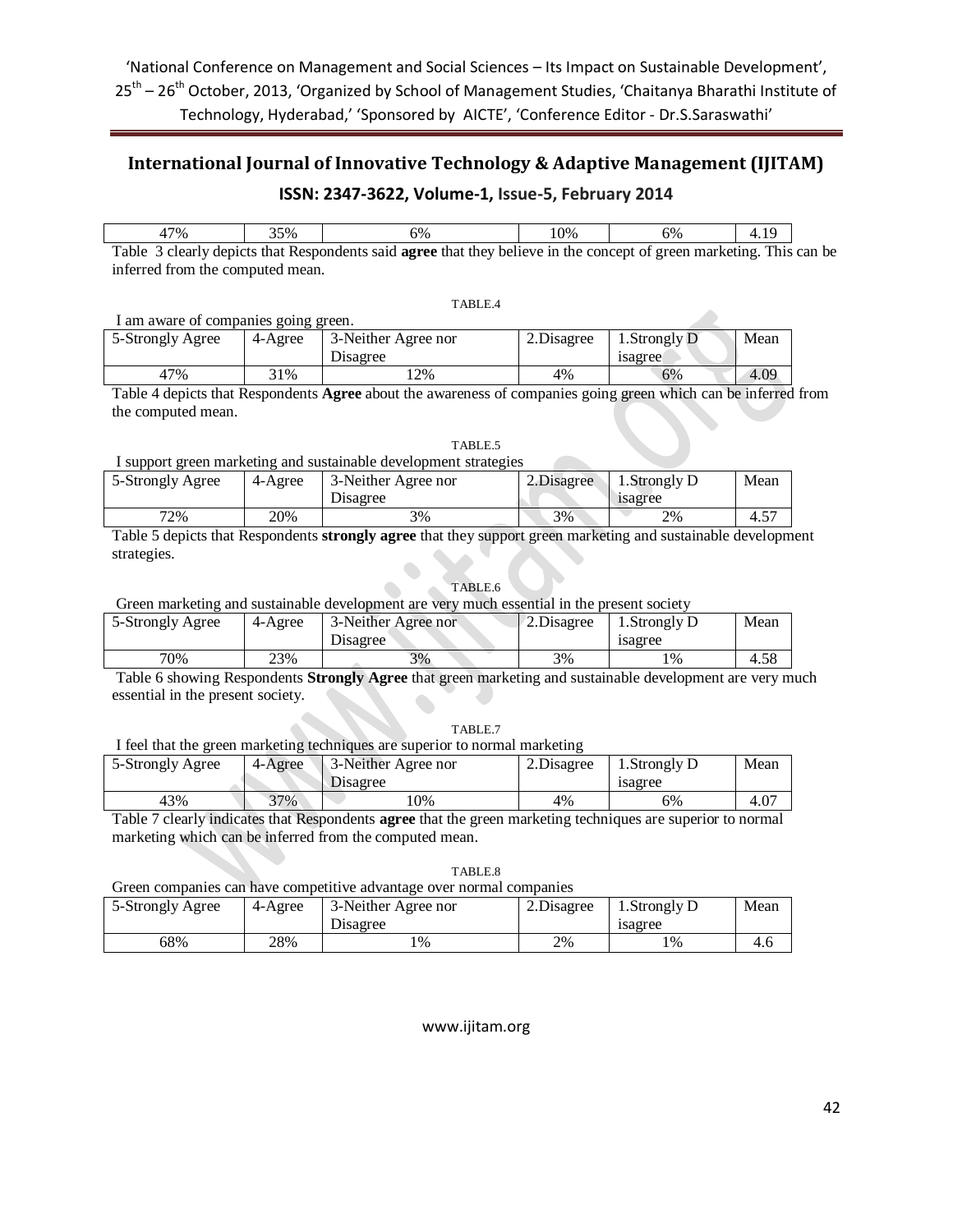Table 8 clearly indicates that Respondents **strongly agree** that green companies can have competitive advantage over normal companies

| The consumers will become loyal to green companies |         |                     |            |                          |      |  |  |
|----------------------------------------------------|---------|---------------------|------------|--------------------------|------|--|--|
| 5-Strongly Agree                                   | 4-Agree | 3-Neither Agree nor | 2.Disagree | 1. Strongly $D^{\prime}$ | Mean |  |  |
|                                                    |         | Disagree            |            | 1sagree                  |      |  |  |
| 71%                                                | 23%     | 3%                  | 2%         | 3%                       | 4.63 |  |  |

Table 9 clearly indicates that Respondents **strongly agree** that the consumers will become loyal to green companies which can be inferred from the computed mean.

| TABLE.10 |  |
|----------|--|
|----------|--|

I belong to and actively participate in a group that supports environmental issues

| 5-Strongly Agree | 4-Agree | 3-Neither Agree nor<br>Disagree | 2. Disagree | . Strongly D<br>1sagree | Mean |
|------------------|---------|---------------------------------|-------------|-------------------------|------|
| 75%              | 18%     | 3%                              | 3%          | 1%                      | 4.67 |

Table 10 clearly indicates that respondents **Strongly Agree** that they actively participate in a group that supports environmental issues.

TABLE.11

I know the environmental reputation of the companies that produce my products

| 5-Strongly Agree | 4-Agree | 3-Neither Agree nor<br><b>Disagree</b> | 2.Disagree | $S$ trongly D<br>1sagree | Mean |
|------------------|---------|----------------------------------------|------------|--------------------------|------|
| 80%              | 9%      | 3%                                     | 3#         | 5%                       | 4.56 |

Table 11 clearly indicates that respondents **Strongly Agree** that they know the environmental reputation of the companies which can be inferred from the computed mean.

#### TABLE.12

|  |  |  | I prefer green products than normal products. |
|--|--|--|-----------------------------------------------|
|  |  |  |                                               |

| 5-Strongly Agree | 4-Agree | 3-Neither Agree nor<br>Disagree | 2. Disagree | 1. Strongly D<br>1sagree | Mean            |
|------------------|---------|---------------------------------|-------------|--------------------------|-----------------|
| 36%              | 32%     | .1%                             | 9%          | 12%                      | $\sim$ $\sim$ 1 |

Table 12 indicates that Respondents **agree** that they prefer green products than normal products.

#### TABLE.13

| I am ready to bear extra cost for green products |         |                     |             |              |      |  |
|--------------------------------------------------|---------|---------------------|-------------|--------------|------|--|
| 5-Strongly Agree                                 | 4-Agree | 3-Neither Agree nor | 2. Disagree | 1.Strongly D | Mean |  |
|                                                  |         | Disagree            |             | 1sagree      |      |  |
| 34%                                              | 31%     | $12\%$              | .5%         | 8%           | 3.68 |  |
|                                                  |         |                     |             |              |      |  |

Table 13 indicates that Respondents **agree** that they are ready to bear the extra cost for green products.

#### TABLE.14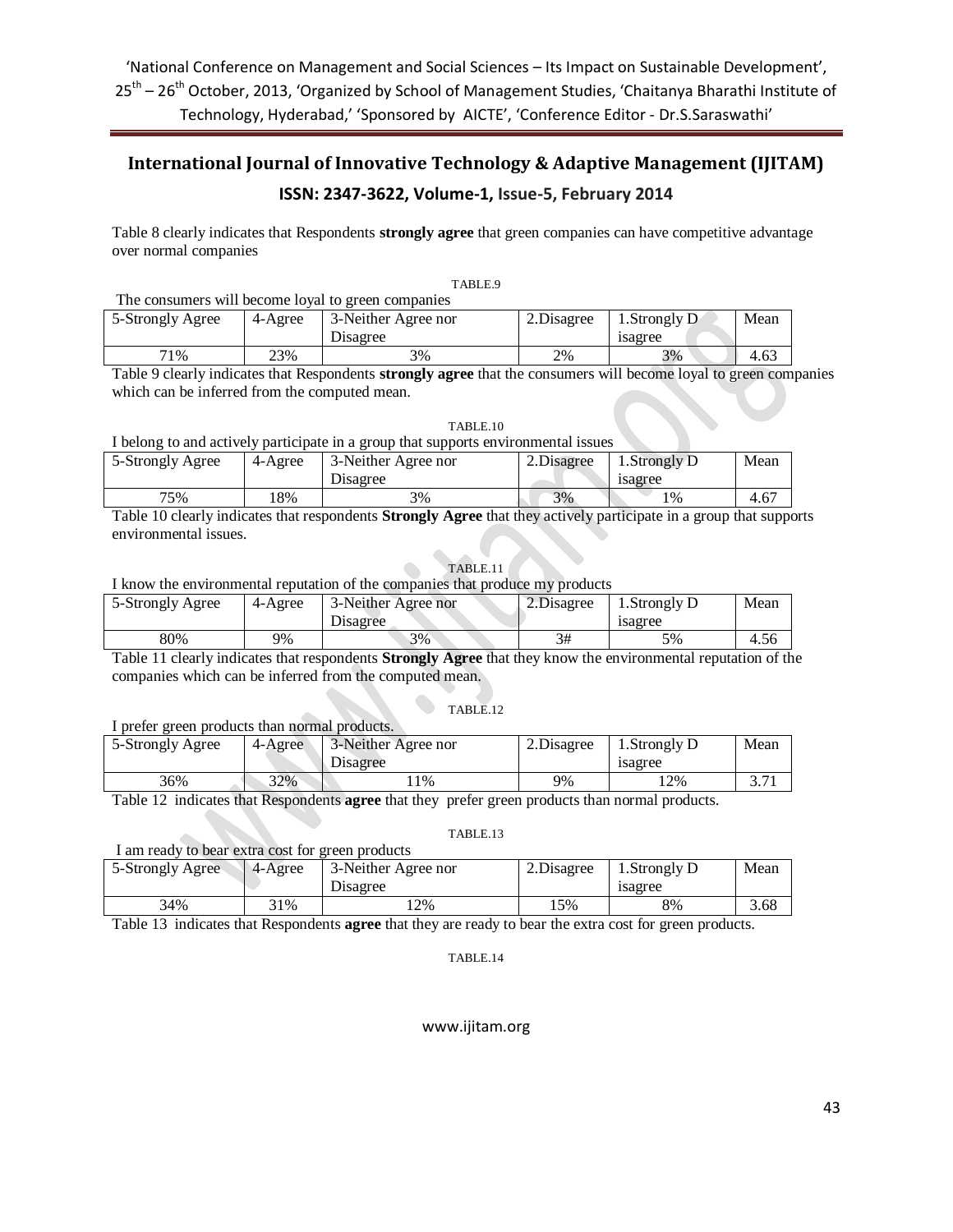|                  | <u>a is unnoun for an alleganisames to imprehent creen maneume</u> |                     |             |             |      |  |  |  |
|------------------|--------------------------------------------------------------------|---------------------|-------------|-------------|------|--|--|--|
| 5-Strongly Agree | 4-Agree                                                            | 3-Neither Agree nor | 2. Disagree | Strongly D. | Mean |  |  |  |
|                  |                                                                    | Disagree            |             | 1sagree     |      |  |  |  |
| 21%              | 20%                                                                | 34%                 | '2%         | 13%         | 3.24 |  |  |  |

It is difficult for all the companies to implement green marketing

Table 14 clearly indicates that Respondents **neither agree nor disagree** that green marketing is difficult for all the companies to implement which can be inferred from the computed mean.

### TABLE.15

Government should play a vital role in green marketing.

| 5-Strongly Agree | 4-Agree | 3-Neither Agree nor<br>Disagree | 2. Disagree | 1. Strongly D<br>1sagree | Mean |
|------------------|---------|---------------------------------|-------------|--------------------------|------|
| 70%              | 23%     | 3%                              | 3%          | $1\%$                    | 4.58 |

Table 15 clearly indicates that respondents **Strongly Agree** that government should play a vital role in green marketing which can be inferred from the computed mean.

#### TABLE.16

### Everyone is responsible for successful green marketing concept.

| 5-Strongly Agree | 4-Agree | 3-Neither Agree nor<br>Disagree | 2.Disagree | l .Strongly D<br>1sagree | Mean |
|------------------|---------|---------------------------------|------------|--------------------------|------|
| 43%              | 37%     | 10%                             | 4%         | 6%                       | 4.U. |

Table 16 clearly indicates that Respondents **agree** that everyone is responsible for successful green marketing concept.

### TABLE.17

In future we may have only green products

| 5-Strongly Agree | 4-Agree | 3-Neither Agree nor<br>Disagree | 2. Disagree | Strongly D.<br>1sagree | Mean               |
|------------------|---------|---------------------------------|-------------|------------------------|--------------------|
| 72%              | 20%     | 3%                              | 3%          | 2%                     | $\epsilon$<br>4.5. |

Table 17 clearly indicates that respondents **Strongly Agree** that in future we have only green products which can be inferred from the computed mean.

### V. FINDINGS AND CONCLUSION

## *Consumers awareness of green marketing and its impact on sustainable development is high.*

Consumers have expressed strong concerns about the concept of green marketing and Sustainable development. Respondents Strongly Agree about sustainability is the most important factor in decision making People are aware of green environment because it is less detrimental to the environment and companies can look into implementation of this concept for betterment of business. From the results of data analysis given in table 15 we can infer that the role of government plays a vital role in green marketing. . As far as initiation of green marketing is concerned everyone are responsible for green marketing. If we analyze the facts pertaining to green marketing the significant results are positive at one end. On other end**,**  consumers say that it is difficult for all the companies to implement green marketing.